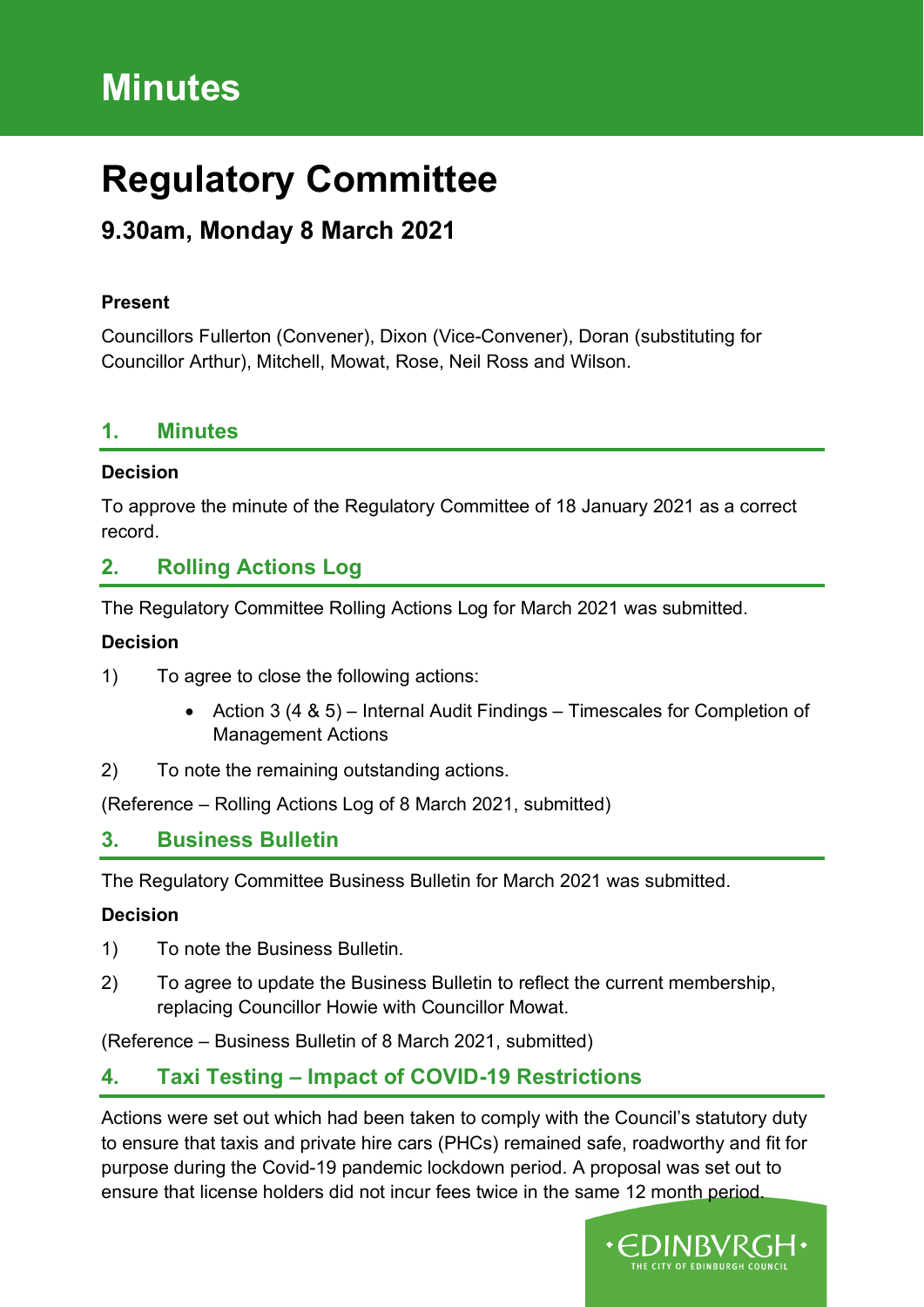## **Decision**

- 1) To note the measures taken to ensure that the licensed fleet had been inspected following the temporary closure of the taxi examination centre (TEC) during the lockdown between March and July 2020.
- 2) To note and agree that measures should be taken to prevent periods of peak demand at the TEC between August and January on an annual basis.
- 3) To agree to offer a limited deferral of fees for vehicle operators who would otherwise be required to make two payments for renewal of their licences in a period of less than 12 months (as set out in paragraph 4.9 of the report).

(References – Regulatory Committee of 2 November 2020 (item 3); report by the Executive Director of Place, submitted)

# **5. Demand for Taxis: Six Monthly Update**

An interim updated was provided on demand for taxis in the city. The most recent analysis of demand was outlined, carried out by Vector Transport Consultancy in February and March 2020 and then in November 2020. Comparisons were provided in order to allow the Committee to consider the position both before and after Covid-19 restrictions were put in place.

#### **Decision**

- 1) To note the attached reports from Vector Transport Consultancy (Appendix 2);
- 2) To note that on 16 March 2018 the Regulatory Committee agreed to maintain the limitation policy and to fix the number of available licences at 1,316.
- 3) To agree to maintain the limit of 1,316 on the number of taxis licensed in the city.
- 4) To agree to use this research as the basis for determining demand in any future applications for a taxi licence until the next taxi stance survey was completed.

(References – Regulatory Committee of 21 October 2019 (item 7); Regulatory Committee 16 March 2018 (item 7); report by the Executive Director of Place, submitted)

# **6. Houses in Multiple Occupation – Derogation from Conditions**

An update was provided on the current situation with respect to House in Multiple Accommodation (HMO) licence holders who would normally be required to produce safety certification for HMO properties as part of their licence renewal application. A temporary variation to address concerns raised by license holders was proposed.

### **Decision**

- 1) To note the report.
- 2) To agree that for HMOs, renewal application applicants could submit a temporary variation request with their application, as set out in paragraphs 4.9 to 4.12 of the report.